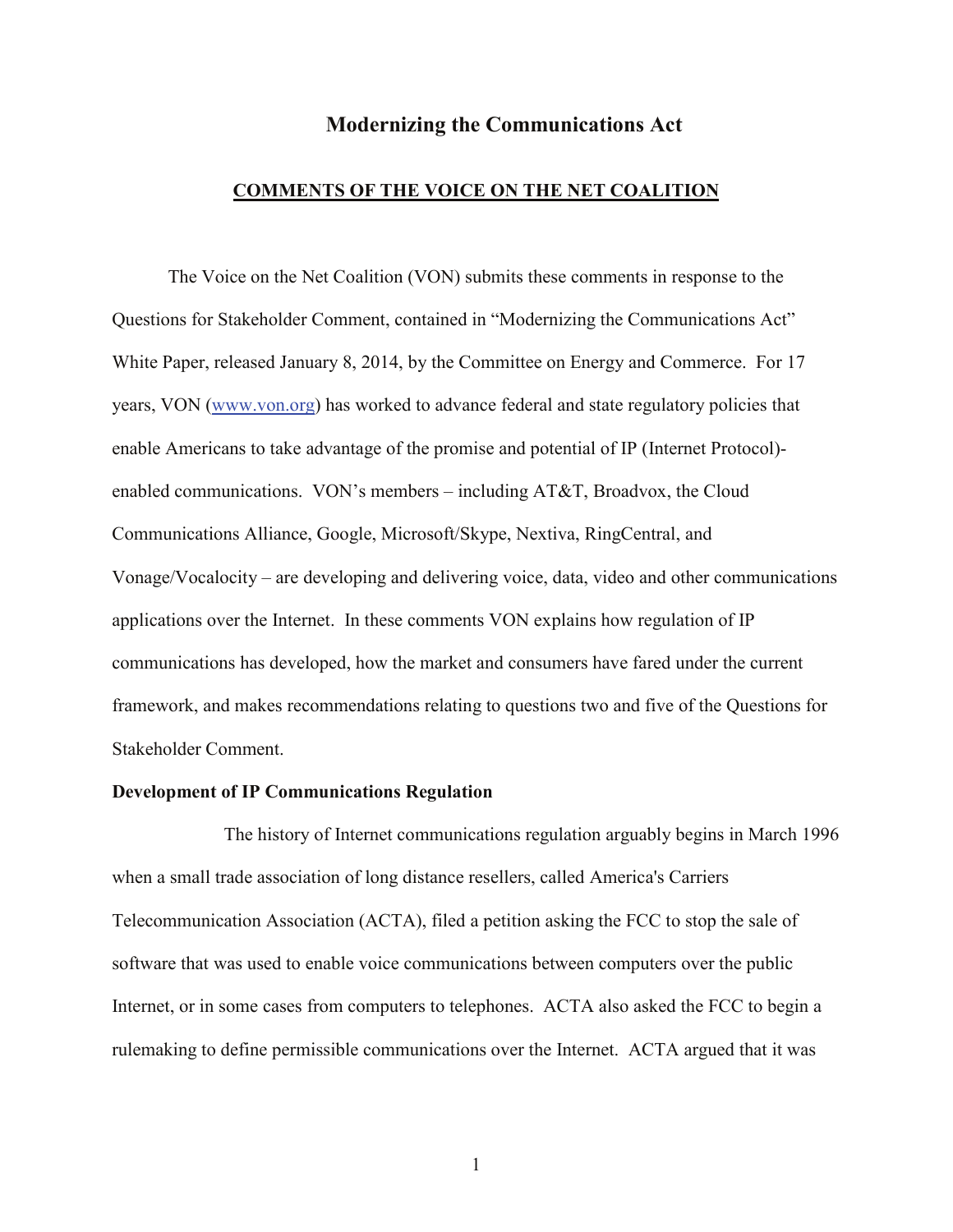not in the public interest to permit long distance service to be given away and suggested that the software providers should be subject to the same regulations as telecommunications providers.

Comments were filed in response to the ACTA petition but the FCC never issued an order in that proceeding. Basically, not much else happened on the issue for the next seven years. Regulators asked questions, but Internet telephony, as it was known at the time, was still a curiosity; used mostly by hobbyists.

However, during that time the decreasing cost of personal computers and the increasing availability of broadband technologies, naturally led to the growing use of Internet communications. Companies such as Free World Dial-up and ITXC (a wholesale Voice over IP provider) were challenging traditional telecom business models by using the Internet to provide free or low cost international communications services, and a company called Vonage began offering a home voice service over the customer's high speed Internet connection that for the first time allowed residential customers to manage their communications services – providing features and capabilities previously only available to business users; and at much lower prices than were available from traditional telephone companies.

The relative quiet ended in July 2003, when the Minnesota Department of Commerce filed a complaint with the Minnesota Public Utilities Commission asserting that Vonage was providing a telephone exchange service and subject to state law and regulations as a telephone company, including the requirements to get a certificate of operating authority, file tariffs and provide 911. In September 2003, the Minnesota commission issued an order asserting jurisdiction over Vonage, and telling it to comply with state telephone regulations. That order was subsequently reversed by a federal court and that reversal upheld on appeal. But more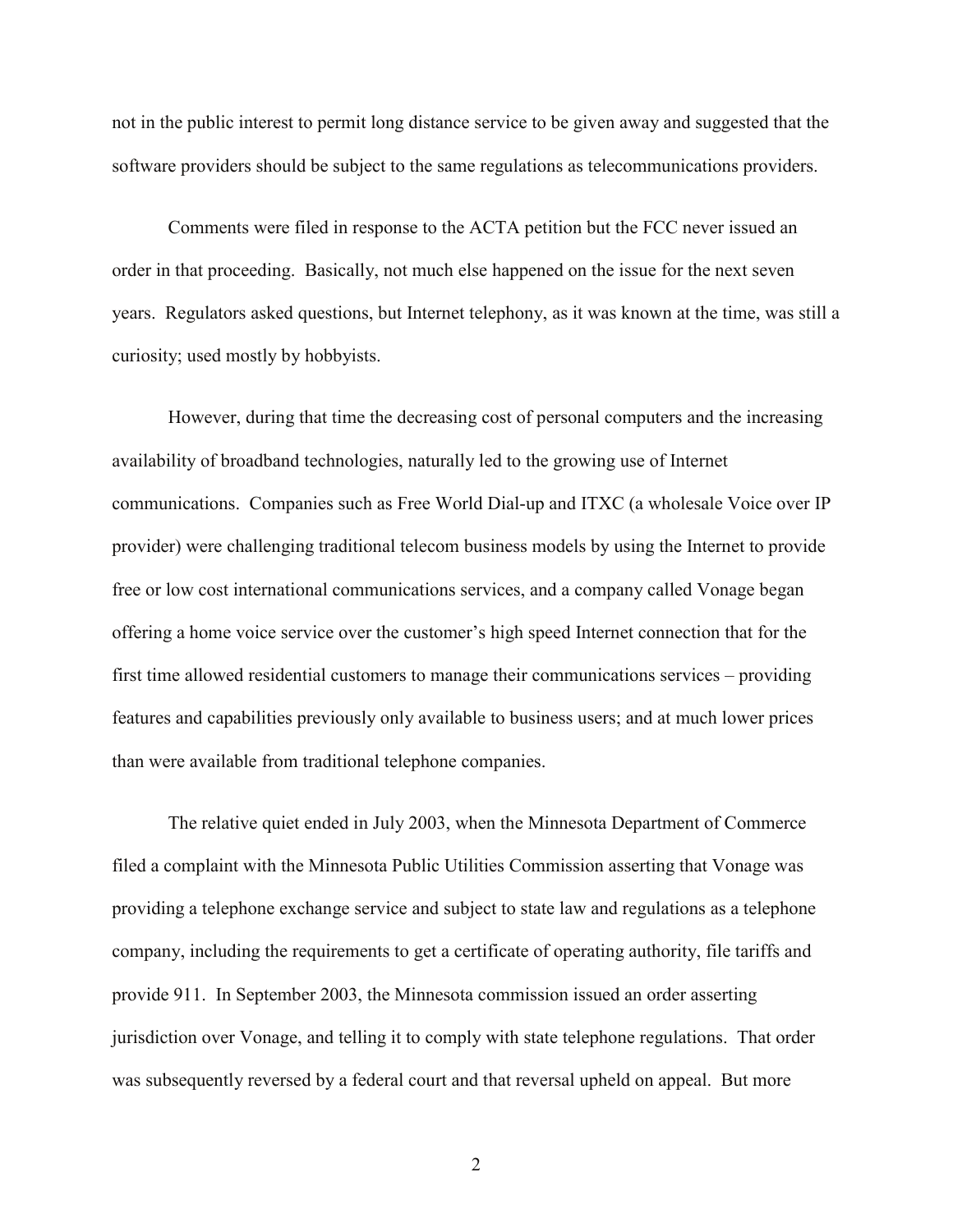importantly, Vonage, while the matter was under appeal, also filed a petition for declaratory ruling with the FCC asking it to preempt the Minnesota PUC order, arguing that its service should be classified as an information service and thus not subject to state regulation; or, in the alternative, that regardless of the regulatory classification its service could not be separated into distinct interstate and intrastate communications.

The FCC agreed with Vonage that it was impractical to separate the service into interstate and intrastate communication, relying in part on the fact that the service was nomadic – that is the service could be accessed from a broadband connection anywhere in the world, and that permitting Minnesota to regulate the service would thwart a federal policy of promoting advanced communications services, noting that multiple state regulatory regimes would likely violate the Commerce Clause. The FCC did not address whether the service should be classified as an information or telecommunications service; that issue remains unresolved today. While the issue was not specifically before the FCC, the Commission did note in its *Vonage* decision that it was likely also to preempt state regulation of other entities, such as cable companies, that provided integrated communications capabilities over the Internet.

Also in 2004, the Commission issued what is now referred to as the *Pulver Order*. In that decision, the FCC specifically declared that Pulver's Free World Dialup (FWD) – which was a directory service that facilitated free, computer-to-computer Internet voice communications between FWD subscribers, using unique numerical identifiers (and not telephone numbers) was an information service and not a telecommunications service. Information services are generally not subject to state regulation and limited, if any, FCC regulation. The *Pulver Order* is important today because it is the basis for the regulatory scheme for companies that offer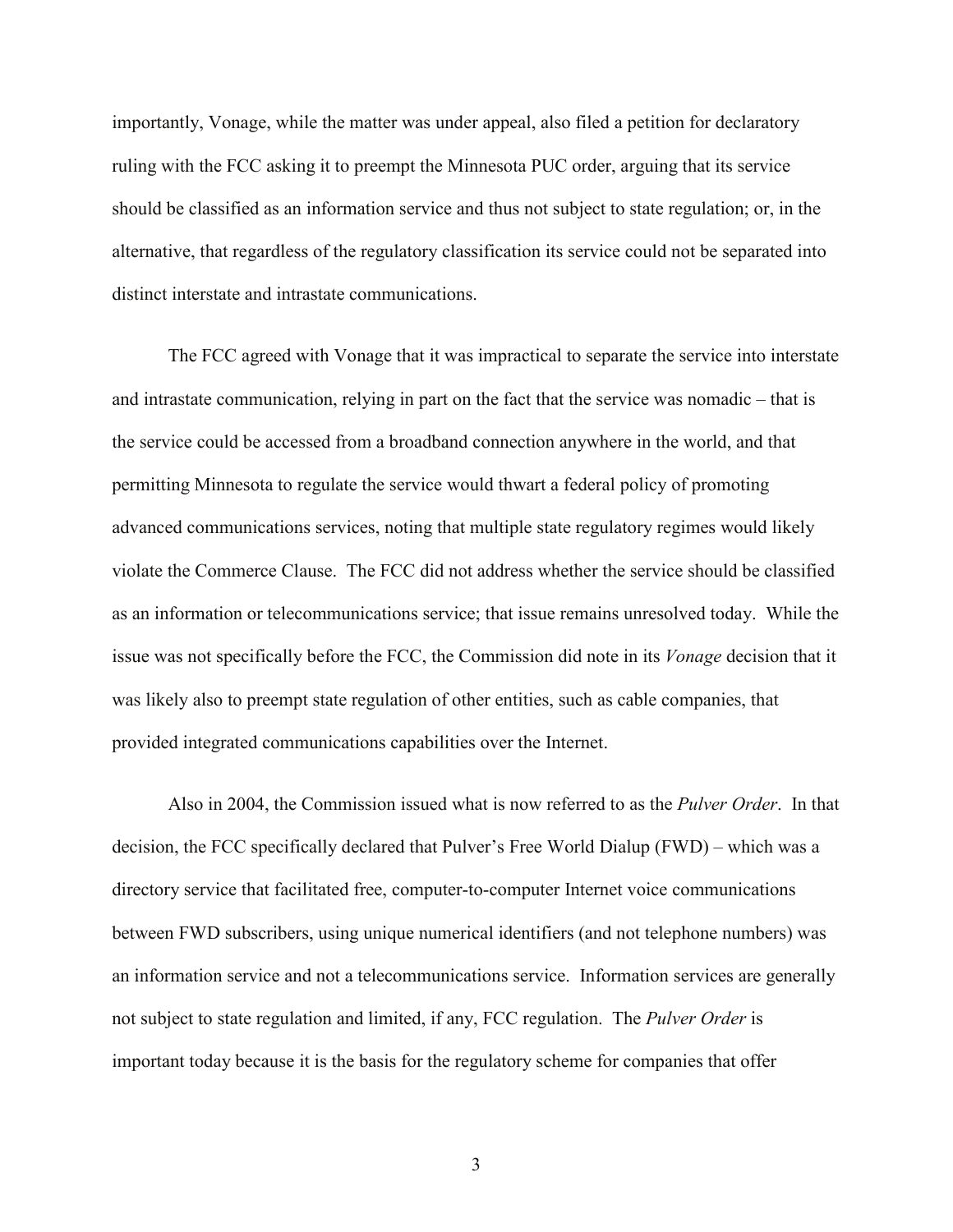Internet-based computer-to-computer voice services that do not interconnect with the public telephone network.

Finally, in 2004, the FCC released a Notice Proposed Rulemaking asking hundreds of questions about the proper scope of federal regulation of IP-enabled services. In summary, the NPRM broached the question of whether Voice over IP (VoIP) or other IP-based services should be classified as information or telecommunications services, or otherwise subject to some or all of the regulations that applied to telecommunications carriers.

Today, the FCC does not classify interconnected VoIP (which is the broadband-based service that can be used, among other ways, as a replacement for basic telephone services) as either telecommunication services or as information services. Information services are generally subject to no state regulation, and limited, if any, FCC regulation. Interstate telecommunications services, in contrast, are subject to significant regulation contained in Title II of the Communications Act. While VoIP services remain unclassified, during the past nine years the FCC has imposed regulatory requirements on interconnected (and in some cases, noninterconnected) VoIP providers, using its Title I or ancillary authority to broadly promote consumer protection and public safety, or pursuant to specific statutory mandates (e.g., 2010 CVAA). These obligations include providing access to E911, complying with CALEA, contributing to the Federal Universal Service Fund, allowing states to impose state universal service contribution obligations on intrastate VoIP revenues, making the service accessible to persons with disabilities, paying FCC regulatory fees, requiring interconnected VoIP providers to port telephone numbers to other communications providers, requiring FCC approval before discontinuing interconnected VoIP service, and requiring interconnected VoIP providers to file reports of network outages with the FCC.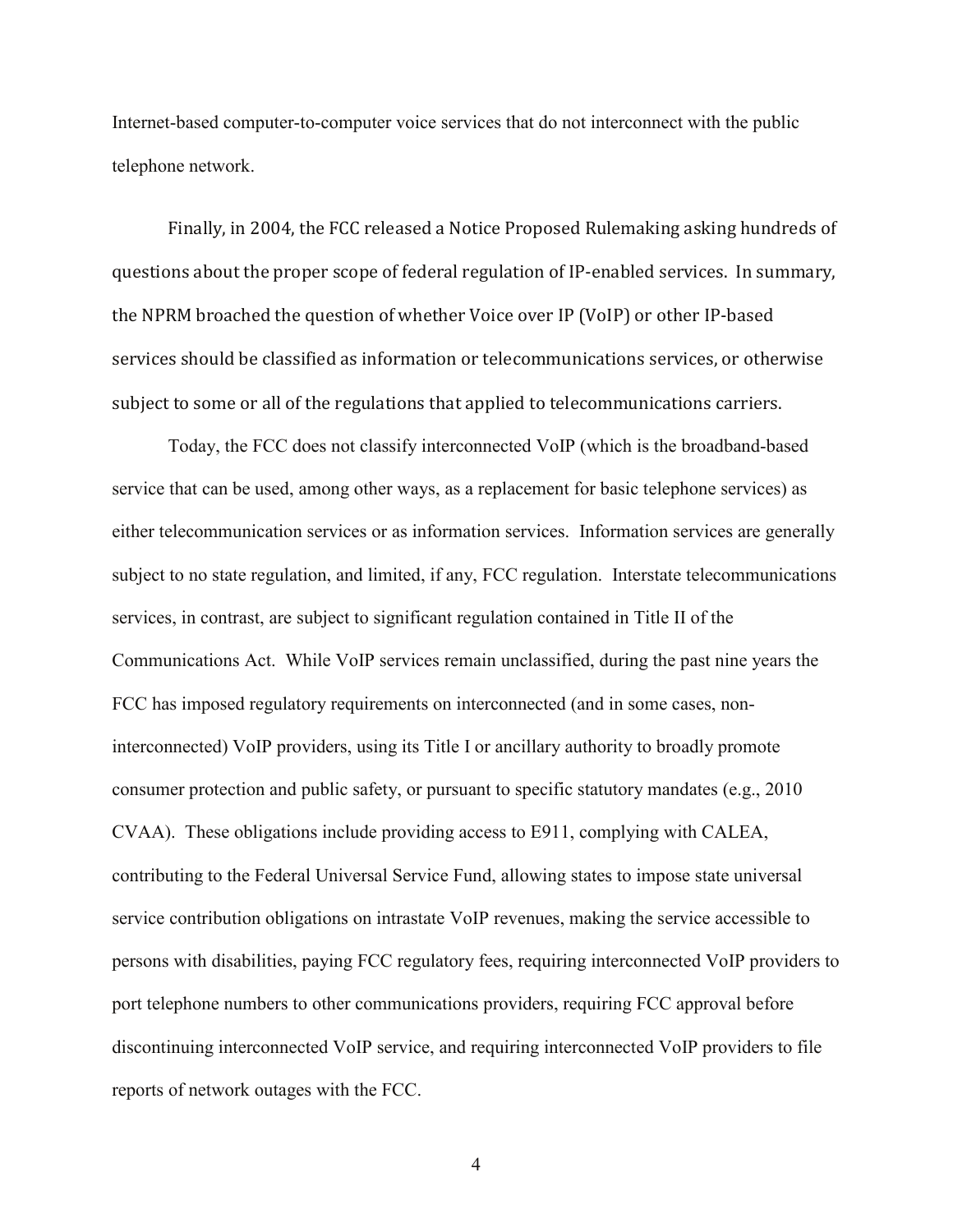In light of the federal regulatory regime applicable to interconnected VoIP providers and the precedent of the FCC's 2004 Vonage decision, the states have primarily adopted a hands-off approach to regulation of VoIP. In fact, to date, almost 30 states have passed legislation that would prohibit utility-like regulation of IP-enabled services, including VoIP. Those laws have allowed providers to offer ubiquitous communications services to Americans throughout the country, unhampered by geographic boundaries and the hodgepodge of hundreds of state regulations – many of which were developed for a monopoly telephone system. VoIP providers, however, remain subject to compliance with state and federal consumer protection laws, ensuring that consumers have recourse against bad actors.

### **Current State of VoIP Market**

Under this focused regulatory regime, the VoIP market has flourished, growing at a compound annual rate of 17 percent, with more than 40 million users of interconnected VoIP, and hundreds of millions more using one-way and non-interconnected VoIP service. The market for VoIP in the United States is competitive, innovative and growing. Competition among VoIP providers (there are estimates of more than 500 operating in the United States) creates incentives to keep prices low and to continue developing new features, and entirely original products. For example, VoIP providers are testing high-quality audio encoding that would improve sound fidelity of phone calls – known as HD voice. New IP communications applications – for voice, IM, data and video - are developing for use on smart phones, tablets and in gaming and other interactive software. Many of these are used in consumer markets; however, businesses are increasingly using these tools to enhance the customer service experience. Imposing significant new state or federal regulatory responsibilities on VoIP providers could endanger this growth by increasing the cost of providing VoIP services, and slowing technical innovation.